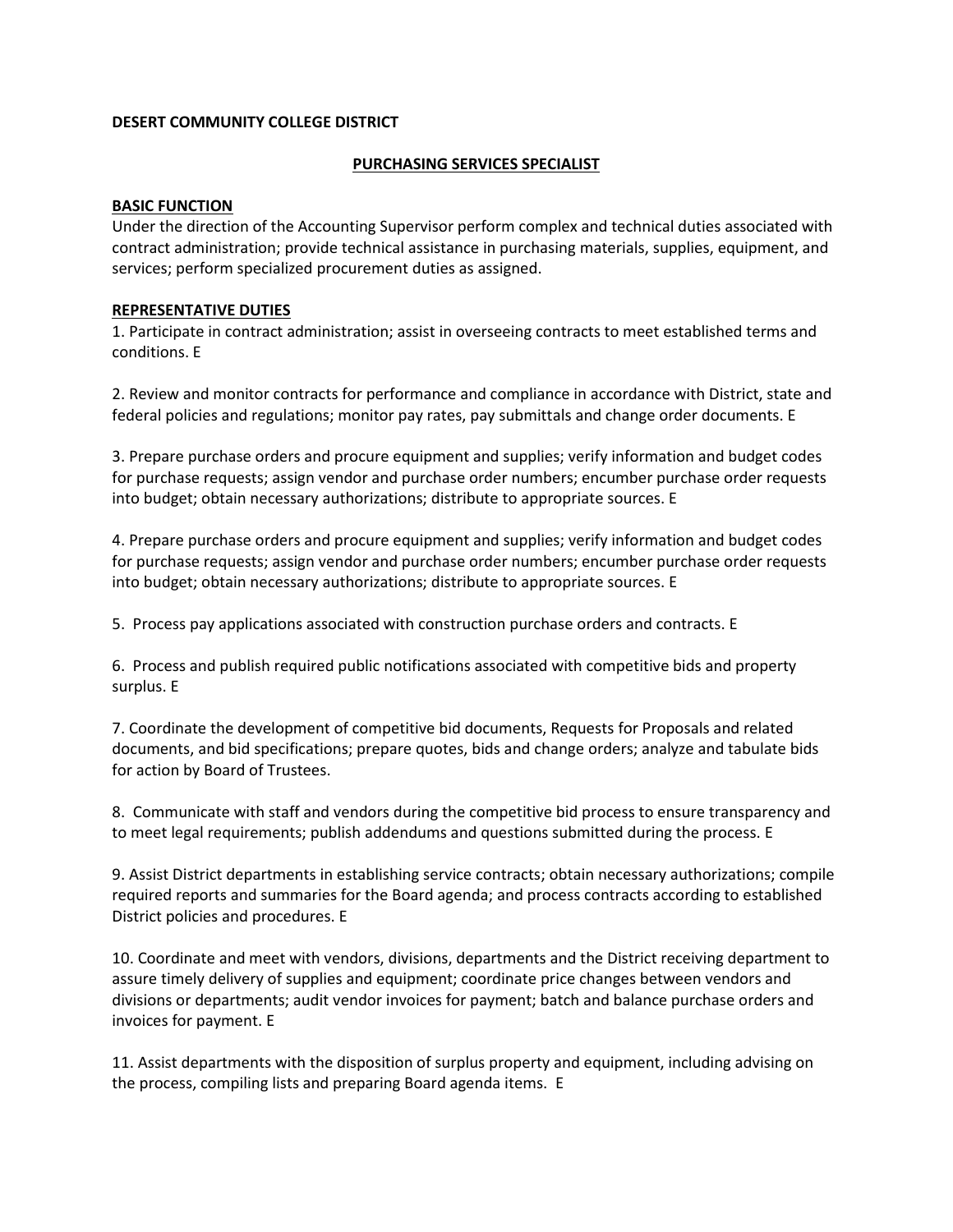12. Compile data and prepare local and state reports, including contracts and purchase orders for the Board of Trustees agenda and bond construction reports. E

13. Assign employee access and permissions for the online accounting system including viewing access; screen access; approvals. E

14. Train new employees in online requisitioning system including those who will input requisitions and those who will be approving requisitions; add and/or update account codes and approvers; assign substitute approvers as needed. E

15. Monitor "Approve Budget Override" queue and contact appropriate staff and/or supervisors to resolve funding issues. E

16. Gather data and costs on supplies, services, and contracts for district and bond purchases. Recommend products and purchases. E

17. Advise District personnel regarding acquisition requirements for equipment, materials and supplies. E

18.Coordinate with staff and vendors regarding repairs to District equipment; follow up on orders not received, partially received and have outstanding back orders remaining; monitor annual maintenance agreements. E

19. Operate a computer, copier and other related office equipment. E

20. Coordinate the development of competitive bid documents, Requests for Proposals and related documents, and bid specifications; prepare quotes, bids and change orders; analyze and tabulate bids for action by Board of Trustees.

21. Monitor District contracts database and inform departments on renewal dates, bid timelines,legal and regulatory requirements.

22. Assist auditors at year-end with requested documentation.

23. Order and maintain supplies and forms for the Fiscal Services function.

24. Maintain fixed asset records; track and remove equipment declared as surplus; update master fixed asset list. Maintain online asset management database including completion of assets, updating of codes.

25. Perform related duties as assigned.

# **KNOWLEDGE AND ABILITIES**

**Knowledge of**: Methods, practices, and terminology used in purchasing and accounting; public agency purchasing policies and procedures; public contract code and construction laws; applicable state laws and regulations; bookkeeping; modern office technology and practices, procedures and equipment;